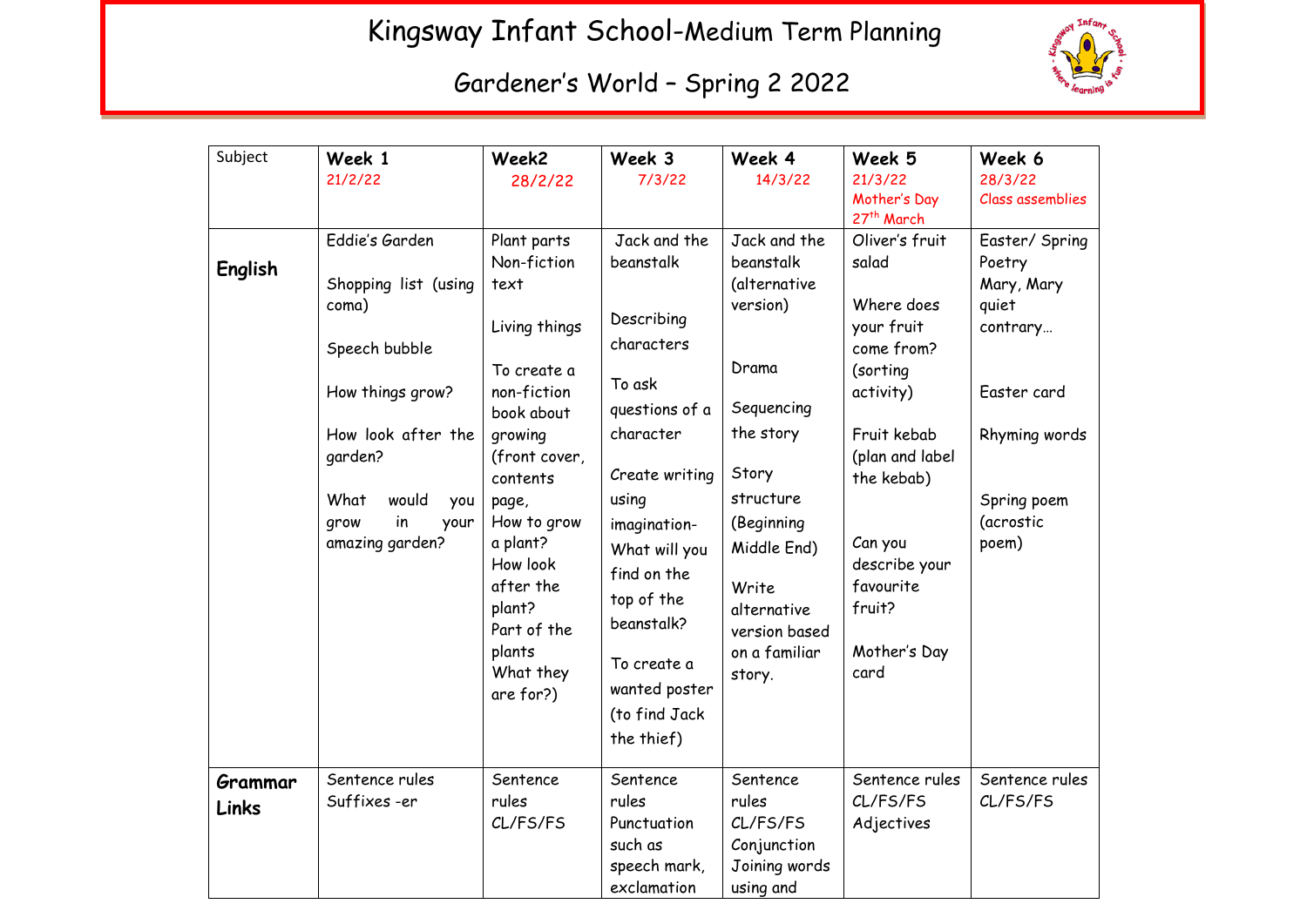|                                             |                                                                                                                               |                                                                                                                                                        | mark<br>Suffixes-ed,<br>-er                                                                                                                              |                                                                                                                                                      |                                                                                                                                                     |                                                                                                                                                                                                      |
|---------------------------------------------|-------------------------------------------------------------------------------------------------------------------------------|--------------------------------------------------------------------------------------------------------------------------------------------------------|----------------------------------------------------------------------------------------------------------------------------------------------------------|------------------------------------------------------------------------------------------------------------------------------------------------------|-----------------------------------------------------------------------------------------------------------------------------------------------------|------------------------------------------------------------------------------------------------------------------------------------------------------------------------------------------------------|
| Numeracy                                    | The language of<br>comparing length,<br>height, mass, speed                                                                   | Sequencing<br>events, days<br>of the week<br>and months<br>of the year                                                                                 | Number to<br>20- adding<br>using "think<br>10"                                                                                                           | Numbers to<br>20<br>subtraction<br>using "think<br>10"                                                                                               | Number to 20<br>equality and<br>balance                                                                                                             | Number to 20<br>equality and<br>balance                                                                                                                                                              |
|                                             | What is growing in                                                                                                            | What is                                                                                                                                                | What is                                                                                                                                                  | What is                                                                                                                                              | What is                                                                                                                                             | What is                                                                                                                                                                                              |
| <b>Science</b>                              | our garden?<br>Going and growing                                                                                              | growing in our<br>garden?                                                                                                                              | growing in our<br>garden?                                                                                                                                | growing in our<br>garden?                                                                                                                            | growing in our<br>garden?                                                                                                                           | growing in our<br>garden?                                                                                                                                                                            |
|                                             | outside<br>Identify and name a<br>variety of common wild<br>and garden plants,<br>including deciduous and<br>evergreen trees. | Garden centre<br>and seeds<br>Identify and<br>name a variety of<br>common wild and<br>garden plants,<br>including<br>deciduous and<br>evergreen trees. | What lives in<br>the garden?<br>Identify and<br>name a variety of<br>common wild and<br>garden plants,<br>including<br>deciduous and<br>evergreen trees. | What is inside<br>a flower?<br>Identify and<br>describe the<br>basic structure<br>of a variety of<br>common flowering<br>plants, including<br>trees. | What is inside a<br>tree?<br>I<br>dentify and<br>describe the basic<br>structure of a<br>variety of common<br>flowering plants,<br>including trees. | Discuss Bean<br>diary and talk<br>about life<br>cycle of a bean<br>plant.<br>Identify and name<br>a variety of<br>common wild and<br>garden plants,<br>including deciduous<br>and evergreen<br>trees |
| <b>D&amp;T/</b><br>Art                      | Observational<br>drawings                                                                                                     | Monet<br>(garden)<br>Printing with<br>different<br>types of<br>flowers                                                                                 | Moving<br>Picture (Jack<br>and the<br>beanstalk)                                                                                                         | Healthy diet                                                                                                                                         | Food<br>technology<br>(fruit kebab)<br>Evaluation on<br>our plan and<br>design                                                                      | Design a<br>garden for egg<br>hunt                                                                                                                                                                   |
| <b>Humanities</b><br>History &<br>Geography |                                                                                                                               |                                                                                                                                                        | Identifying<br>hot and cold<br>areas of the<br>world<br>(equator,<br>North and<br>south Pole)                                                            |                                                                                                                                                      | What does<br>grow in UK?                                                                                                                            |                                                                                                                                                                                                      |